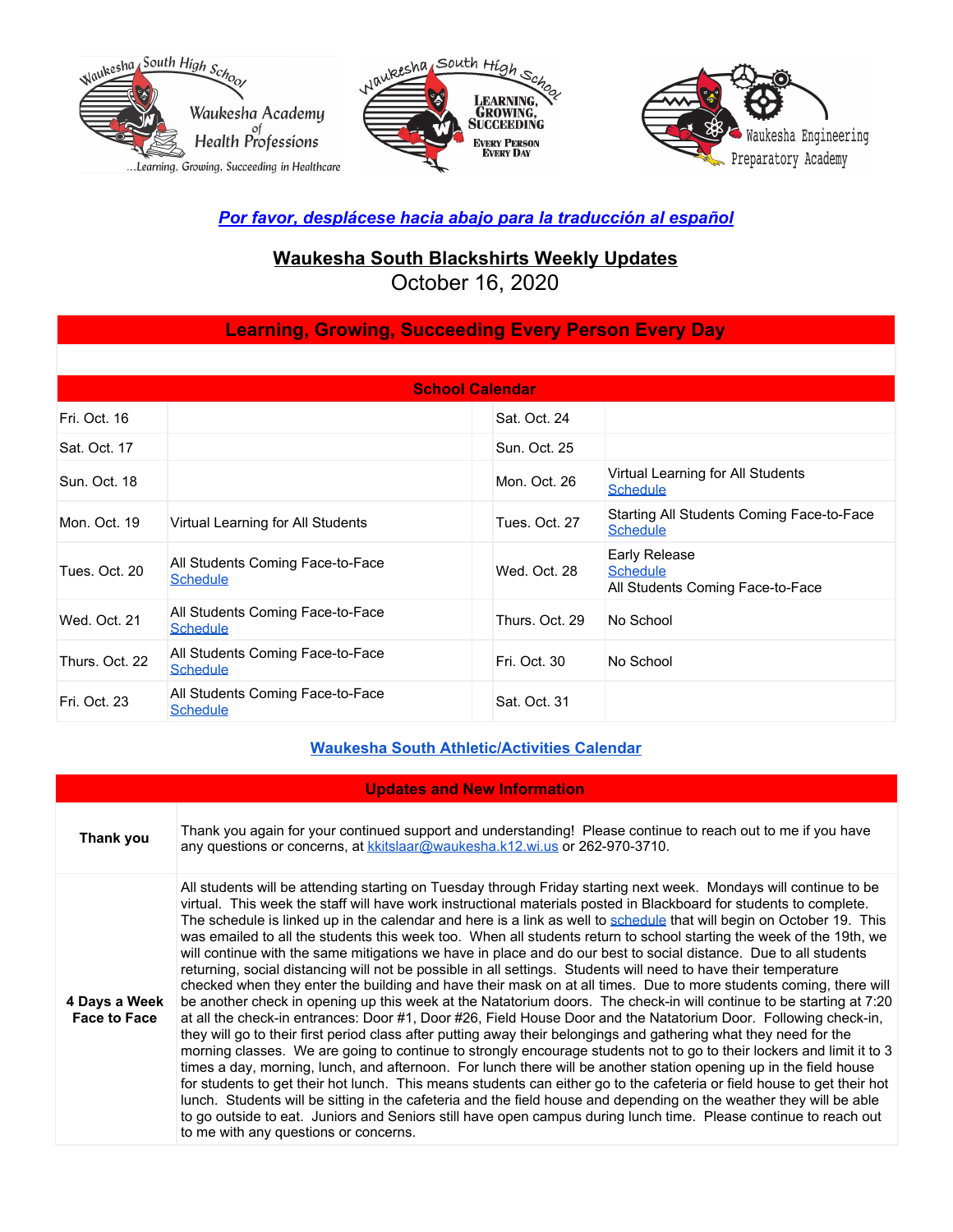

| Communication<br>on October 14th        | I sent a letter to all families on Wednesday, October 14th around options that students and families have as we<br>return to school next week. I am linking that communication here again for you. If you have any questions around<br>this or would like to discuss the options further please reach out to your child's counselor.                                                                                                           |  |
|-----------------------------------------|------------------------------------------------------------------------------------------------------------------------------------------------------------------------------------------------------------------------------------------------------------------------------------------------------------------------------------------------------------------------------------------------------------------------------------------------|--|
| <b>Fall Spirit Week</b><br>for Students | This coming week we have South fall spirit week. The hallways will be decorated by the students and there will be<br>dress up days. Below are the dress up days for the students.<br>Tuesday (Oct 20) - Pajama Day<br>Wednesday (Oct 21) - Tourist (Hawaiian) Day<br>Thursday (Oct 22) - Class Color Day<br>9th grade - Purple<br>10th grade - Orange<br>11th grade - Green<br>12th grade - Blue<br>Staff - Red<br>Friday (Oct 23) - Halloween |  |
| <b>Short Week</b>                       | At the end of October we have a short week. Students will be all virtual on Monday and then follow the schedule<br>that is attached here for Tuesday and the early released day on Wednesday.                                                                                                                                                                                                                                                  |  |
| <b>AVID</b>                             |                                                                                                                                                                                                                                                                                                                                                                                                                                                |  |
| <b>AVID Elective</b><br><b>Update</b>   | Here is an update of what is happening in our AVID elective classes.                                                                                                                                                                                                                                                                                                                                                                           |  |
| <b>AVID Senior</b><br>2020 Data         | We wanted to share and celebrate our AVID Seniors from last school year. Please look at this document, and see<br>all of the accomplishments our AVID seniors had in their 4-years at South.                                                                                                                                                                                                                                                   |  |
|                                         | <b>Counseling Corner</b>                                                                                                                                                                                                                                                                                                                                                                                                                       |  |
| <b>Seniors</b>                          | Carroll University offered a Financial Aid Session for our seniors. Here is a recording of that presentation.                                                                                                                                                                                                                                                                                                                                  |  |
| <b>Seniors</b>                          | Free FAFSA help through College Goal WI- College Goal Wisconsin is offering free, virtual workshops to assist<br>families with the completion of the Free Application for Federal Student Aid (FAFSA®).<br>Sessions are filling up, so register A.S.A.P. for a workshop on November 4, or November 11.                                                                                                                                         |  |
| <b>Juniors</b>                          | Junior Conferences are starting. Please see the Junior Conference Letter for more details.                                                                                                                                                                                                                                                                                                                                                     |  |
|                                         | Wisconsin Education Fairs - we're going virtual!! WEF is expecting nearly 100 colleges, universities, military<br>branches, and specialty schools to participate in the college fair portion.                                                                                                                                                                                                                                                  |  |
| <b>College Fairs</b>                    | Free to attend. REGISTER HERE as a Student or High School Counselor                                                                                                                                                                                                                                                                                                                                                                            |  |
|                                         | Offering a monthly virtual college fair from 3 p.m. - 5 p.m., followed by 5 p.m. - 6 p.m. interactive financial aid<br>presentation brought to you by College Goal Wisconsin.                                                                                                                                                                                                                                                                  |  |
|                                         | Sunday, 11/8 * Wednesday, 2/10 * Wednesday, 3/10 * Sunday, 4/11                                                                                                                                                                                                                                                                                                                                                                                |  |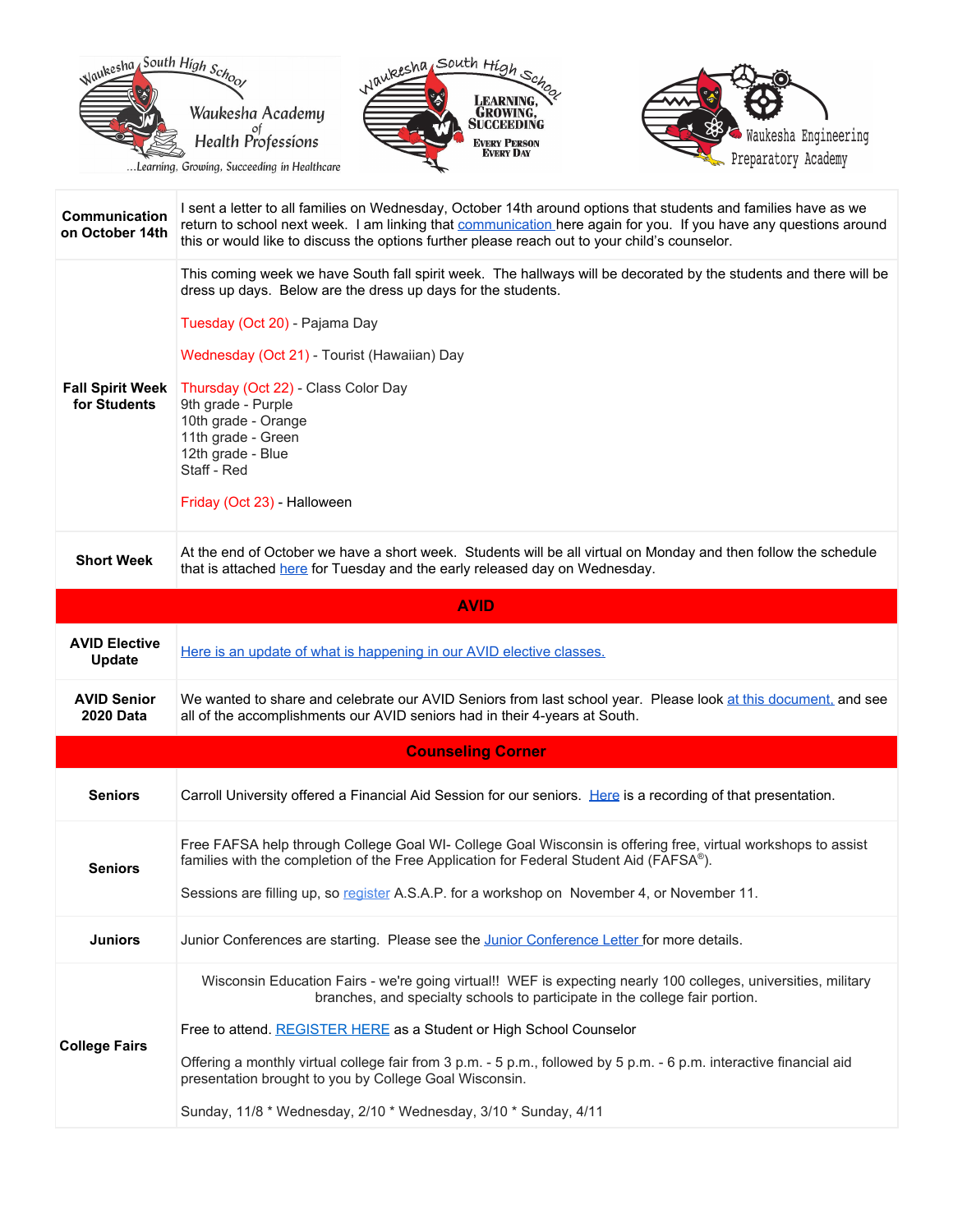





| <b>College Virtual</b><br><b>Visits</b>          | Interested in learning more about a specific school? Check our website to find a list of schools hosting virtual<br>visits.                                                                                                                                                                                                                                                                                                                                                                                                                                                                                                                                                                                                                                                                                                                                                                                                                                                        |
|--------------------------------------------------|------------------------------------------------------------------------------------------------------------------------------------------------------------------------------------------------------------------------------------------------------------------------------------------------------------------------------------------------------------------------------------------------------------------------------------------------------------------------------------------------------------------------------------------------------------------------------------------------------------------------------------------------------------------------------------------------------------------------------------------------------------------------------------------------------------------------------------------------------------------------------------------------------------------------------------------------------------------------------------|
| <b>AP</b> information                            | Information on scheduling AP Exams                                                                                                                                                                                                                                                                                                                                                                                                                                                                                                                                                                                                                                                                                                                                                                                                                                                                                                                                                 |
|                                                  | <b>Ongoing Information</b>                                                                                                                                                                                                                                                                                                                                                                                                                                                                                                                                                                                                                                                                                                                                                                                                                                                                                                                                                         |
| Waukesha<br><b>South</b><br><b>Announcements</b> | Here is a link to the Waukesha South Announcements with additional information.                                                                                                                                                                                                                                                                                                                                                                                                                                                                                                                                                                                                                                                                                                                                                                                                                                                                                                    |
| Yearbook                                         | Below are links to yearbook information.<br>Order a Yearbook<br><b>Senior Pictures Deadline Information and Guidelines</b>                                                                                                                                                                                                                                                                                                                                                                                                                                                                                                                                                                                                                                                                                                                                                                                                                                                         |
| <b>Free Breakfast</b><br>and Lunch               | I wanted to include this link again in this communication as a reminder about the Free Breakfast and Lunch starting<br>on Tuesday, September 8. Also, as a reminder there is a free breakfast and lunch available at the end of the day<br>for all students that want one for the virtual learning days. The location of this pick-up is outside of Door 1 (new<br>main entrance) and the cafeteria. This is also where students can pick-up breakfast each morning. This is the<br>schedule for the high school.                                                                                                                                                                                                                                                                                                                                                                                                                                                                  |
| <b>Face Masks</b>                                | Thank you for your cooperation with wearing masks. The students have been doing an outstanding job with<br>wearing their masks. We take the mask mandate seriously, and linked here is our district's face mask enforcement<br>process. Please partner with us and remind your child(ren) to correctly wear the facemask the entire school day.                                                                                                                                                                                                                                                                                                                                                                                                                                                                                                                                                                                                                                    |
| <b>Virtual</b><br><b>Attendance</b>              | Just a reminder students need to check-in all virtually learning days, which includes Mondays as well. Students<br>that are in a virtual study hall, release, WCTC class, etc won't have a "check in" button any longer. This means<br>they will not have to "check-in" during those classes on virtual learning days. This is a video that was shared out<br>earlier, but I wanted to include it again. This video shows students how to take their own attendance in IC on their<br>virtual days, Video Link - How to take your virtual attendance A reminder that students must check in during the<br>normal class time.<br>I wanted to share with you that if you call in your child and you see this changed to NVP later on, it will not penalize<br>the student in any way. You will not be receiving attendance letters unless your child is truly taking advantage of<br>the virtual learning and has severe chronic truancy on both virtual days and face-to-face days. |
| <b>Grades</b>                                    | Please be sure you and your child are checking grades and reaching out to teachers with questions or concerns.<br>Here is a video to see how to check grades from your child's IC account.                                                                                                                                                                                                                                                                                                                                                                                                                                                                                                                                                                                                                                                                                                                                                                                         |
| <b>District Family</b><br>Calendar               | Here is a link to the District Family 2020-2021 Calendar                                                                                                                                                                                                                                                                                                                                                                                                                                                                                                                                                                                                                                                                                                                                                                                                                                                                                                                           |

As always, if you have any questions or need something please don't hesitate to reach out to me.

Have a great weekend!

Kevin Kitslaar Principal Waukesha South High School Waukesha Engineering Preparatory Academy Waukesha Academy of Health Professions [kkitslaar@waukesha.k12.wi.us](mailto:kkitslaar@waukesha.k12.wi.us) 262-970-3710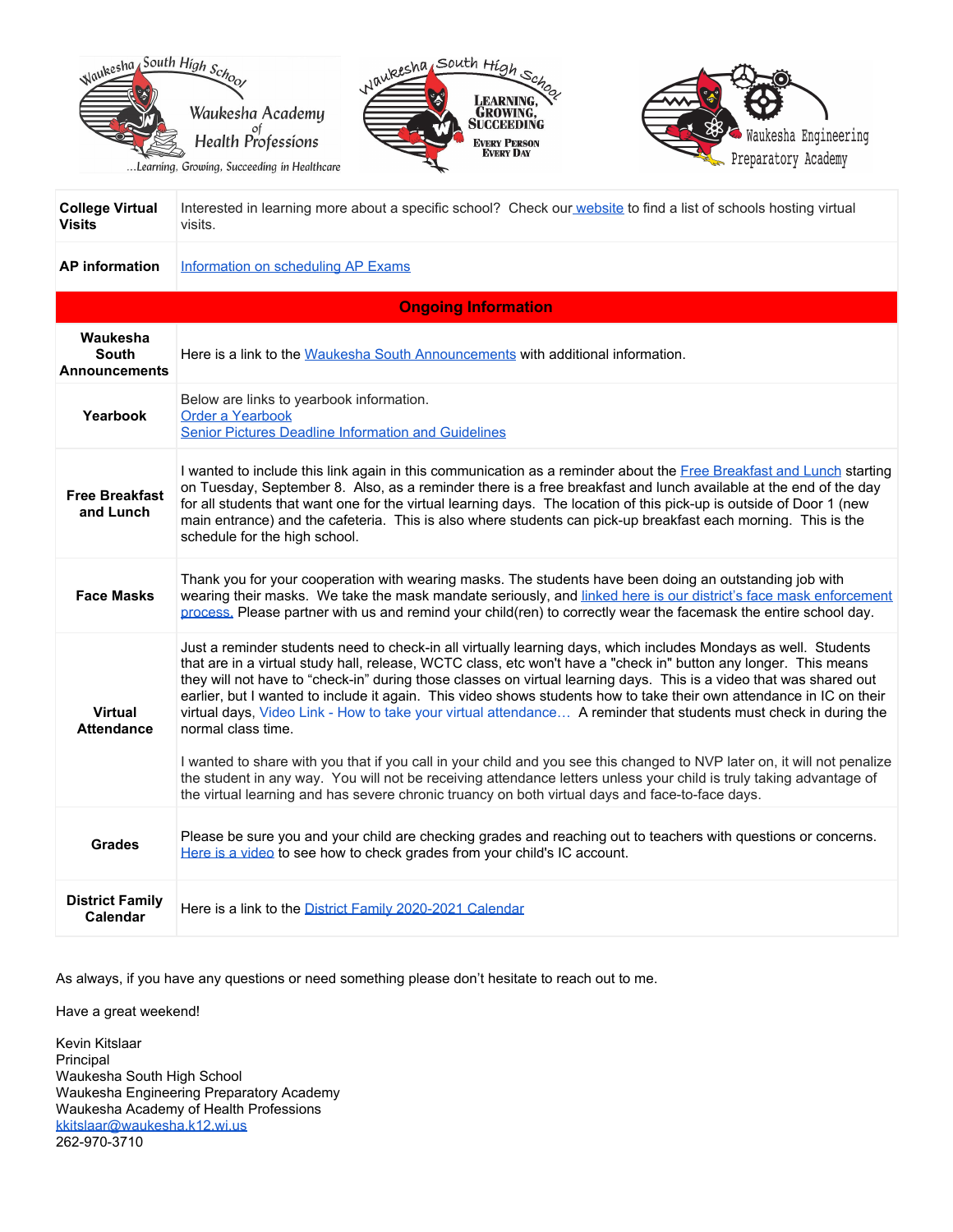





## **Actualizaciones semanales de los Blackshirts de la escuela Waukesha South** 9 de octubre de 2020

| Aprendiendo, creciendo, creando éxito en cada persona cada día |                                                |                   |                                                             |  |
|----------------------------------------------------------------|------------------------------------------------|-------------------|-------------------------------------------------------------|--|
|                                                                |                                                |                   |                                                             |  |
|                                                                | Calendario escolar                             |                   |                                                             |  |
| Vier., 9 de oct                                                |                                                | Sáb., 17 de oct   |                                                             |  |
| Sáb., 10 de oct                                                |                                                | Dom., 18 de oct   |                                                             |  |
| Dom., 11 de oct                                                |                                                | Lun., $19$ de oct | Aprendizaje virtual para todos los estudiantes              |  |
| Lun., 12 de oct                                                | Aprendizaje virtual para todos los estudiantes | Mart., 20 de oct  | Todos los estudiantes comenzarán a<br>regresar cara-a-cara  |  |
| Mart., 13 de oct                                               |                                                | Miérc., 21 de oct | Todos los estudiantes asistirán a la escuela<br>cara-a-cara |  |
| Miérc., 14 de oct                                              |                                                | Juev., 22 de oct  | Todos los estudiantes asistirán a la escuela<br>cara-a-cara |  |
| Juev., 15 de oct                                               |                                                | Vier., 23 de oct  | Todos los estudiantes asistirán a la escuela<br>cara-a-cara |  |
| Vier., 16 de oct                                               |                                                | Sáb., 24 de oct   |                                                             |  |

#### **Calendario atlético/de actividades extra [curriculares](https://goblackshirts.com/) de Waukesha South**

| Actualizaciones y nueva información            |                                                                                                                                                                                                                                                                                                                                                                                                                                                                                                                                                                                                                                                                                                                                                                                                                                                                                                                                                                                                                                                                                                                                                                                                                                                                                                                                                                                                                                                                                                                                                                                                                                                                                                                                                                                                                                                                                                                                                                                                                                                                  |  |
|------------------------------------------------|------------------------------------------------------------------------------------------------------------------------------------------------------------------------------------------------------------------------------------------------------------------------------------------------------------------------------------------------------------------------------------------------------------------------------------------------------------------------------------------------------------------------------------------------------------------------------------------------------------------------------------------------------------------------------------------------------------------------------------------------------------------------------------------------------------------------------------------------------------------------------------------------------------------------------------------------------------------------------------------------------------------------------------------------------------------------------------------------------------------------------------------------------------------------------------------------------------------------------------------------------------------------------------------------------------------------------------------------------------------------------------------------------------------------------------------------------------------------------------------------------------------------------------------------------------------------------------------------------------------------------------------------------------------------------------------------------------------------------------------------------------------------------------------------------------------------------------------------------------------------------------------------------------------------------------------------------------------------------------------------------------------------------------------------------------------|--|
| <b>Gracias</b>                                 | ¡Gracias de nuevo por su continuo apoyo! Gracias a todos los estudiantes por su cooperación y por seguir los<br>procedimientos para mantener a los estudiantes y al personal seguros y saludables. Si tiene alguna pregunta o<br>preocupación, por favor comuníquese conmigo a kkitslaar@waukesha.k12.wi.us o 262-970-3710.                                                                                                                                                                                                                                                                                                                                                                                                                                                                                                                                                                                                                                                                                                                                                                                                                                                                                                                                                                                                                                                                                                                                                                                                                                                                                                                                                                                                                                                                                                                                                                                                                                                                                                                                      |  |
| 4 días a la<br>semana cara a<br>cara           | Todos ustedes recibieron ayer una comunicación del Dr. Sebert, el Superintendente del Distrito, sobre los<br>estudiantes que regresan cara a cara 4 días a la semana, de martes a viernes a partir del 19 de octubre. Los<br>lunes seguirán siendo virtuales y continuarán de la misma manera que ahora, parte o todo el período de clase<br>será transmitido en vivo. Aquí está un enlace para la comunicación que fue enviada y aquí está el enlace al<br>horario que comenzará el 19 de octubre. Cuando todos los estudiantes regresen a la escuela a partir de la<br>semana del 19, seguiremos con las mismas mitigaciones que tenemos y haremos lo mejor posible para la<br>distancia social. Debido al regreso de todos los estudiantes, el distanciamiento social no será posible en todos<br>los ámbitos. Los estudiantes necesitarán que se les tome la temperatura cuando entren al edificio y tener la<br>máscara puesta todo el tiempo. Debido a la llegada de más estudiantes, habrá otro control que se abrirá esa<br>semana en las puertas de la piscina. El registro continuará a partir de las 7:20 am en todas las entradas de<br>registro: Puerta 1, Puerta 26, Puerta del gimnasio y la Puerta de la piscina. Después del registro, irán a su<br>primera clase después de guardar sus pertenencias y recoger lo que necesiten para las clases de la mañana.<br>Vamos a seguir animando a los estudiantes a no ir a sus casilleros y a limitarlo a 3 veces al día, mañana,<br>almuerzo y tarde. Para el almuerzo habrá otra estación que se abrirá en el gimnasio para que los estudiantes<br>tengan su almuerzo caliente. Esto significa que los estudiantes pueden ir a la cafetería o al gimnasio para<br>obtener su almuerzo caliente. Los estudiantes se sentarán en la cafetería y en la casa de campo y dependiendo<br>del tiempo podrán salir a comer. Los estudiantes de 11º y 12º grado todavía tienen el campus abierto durante la<br>hora del almuerzo. Por favor, continúen contactándome con cualquier pregunta o preocupación. |  |
| <b>Conferencias de</b><br>padres y<br>maestros | Este año las conferencias de otoño de padres y maestros serán virtuales. La fecha y hora de las conferencias de<br>padres y maestros sigue siendo el jueves 15 de octubre de 5:00 a 7:30 p.m. La conferencia será de 7 minutos de<br>duración y podrá inscribirse para una hora de conferencia con los maestros usando este enlace VIRTUAL de<br>Conferencias de Padres y Maestros. Para ser respetuosos con el tiempo y que el maestro pueda reunirse con                                                                                                                                                                                                                                                                                                                                                                                                                                                                                                                                                                                                                                                                                                                                                                                                                                                                                                                                                                                                                                                                                                                                                                                                                                                                                                                                                                                                                                                                                                                                                                                                       |  |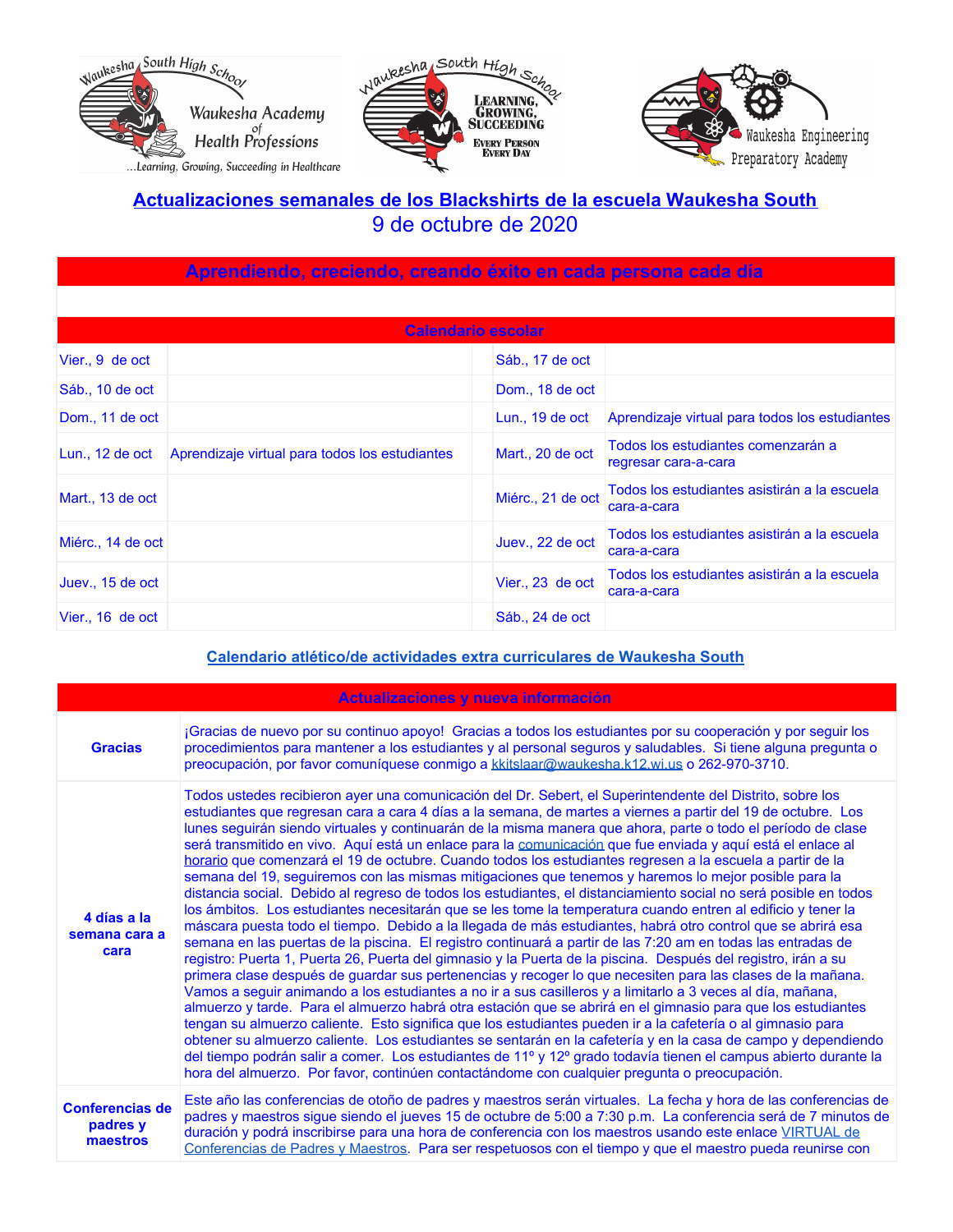

|                                                                      | conferencia.                                                                                                                                                                                                                                                                                          |
|----------------------------------------------------------------------|-------------------------------------------------------------------------------------------------------------------------------------------------------------------------------------------------------------------------------------------------------------------------------------------------------|
| <b>Felicidades</b>                                                   | Felicitaciones a Siya Verma por ser semifinalista del Programa de Becas al Mérito Nacional 2021. Más de 1.5<br>millones de estudiantes de 11º grado tomaron el examen preliminar del SAT/ Beca Nacional de Mérito, y Siya<br>Verma es uno de los 16,000 estudiantes seleccionados como semifinalista. |
|                                                                      | También, felicitaciones a Clara-Jo Kreitlow por ser una estudiante recomendada en el Programa Nacional de<br>Becas al Mérito 2021. Los estudiantes elogiados están siendo reconocidos por la excepcional promesa<br>académica demostrada por su destacado desempeño en el examen de calificación.     |
|                                                                      | <b>AVID</b>                                                                                                                                                                                                                                                                                           |
| <b>Actualización de</b><br>las clases<br>electivas de<br><b>AVID</b> | Aguí hay una actualización sobre lo que está pasando en nuestras clases electivas de AVID.                                                                                                                                                                                                            |
| Datos de los<br>estudiantes del<br>12º grado de<br>AVID del 2020     | Queremos compartir y celebrar a nuestros estudiantes del 12º grado de AVID del año pasado. Por favor revisen<br>este documento, y vean todos los logros que nuestros estudiantes de AVID tuvieron en sus 4 años en South.                                                                             |
|                                                                      | Departamento de consejería                                                                                                                                                                                                                                                                            |
| <b>Estudiantes del</b><br>12 <sup>°</sup> grado                      | ¡La universidad de Carroll ha programado 4 noches de ayuda financiera comenzando esta semana! Lo único que<br>necesita es presionar el siguiente enlace. Las presentaciones virtuales comienzan el 6:00 pm<br>Miércoles. 14 de octubre<br>$\bullet$                                                   |
| <b>Estudiantes del</b><br>12º grado                                  | Ayuda gratuita para completar FAFSA por medio de College Goal WI - Se estará ofreciendo ayuda gratuita,<br>talleres virtuales para asistir a las familias a completar FAFSA.                                                                                                                          |
|                                                                      | Las sesiones se están llenando así es que registrense lo más pronto posible para el taller del 21 de octubre, 28<br>de octubre, 4 de noviembre y 11 de noviembre.                                                                                                                                     |
| <b>Estudiantes de</b><br>11º grado                                   | Las conferencias de estudiantes de 11º grado están por comenzar. Por favor revise la carta de conferencias para<br>más detalles.                                                                                                                                                                      |
|                                                                      | ¡Este año, las ferias de educación de Wisconsin (Wisconsin Education Fairs, WEF) serán virtuales! WEF espera<br>la participación de casi 100 colegios, universidades, ramas del ejército y escuelas especializadas.                                                                                   |
| <b>Ferias</b>                                                        | Es gratis asistir. Registrense aquí como estudiante o consejero escolar.                                                                                                                                                                                                                              |
| universitarias                                                       | También se ofrecerán ferias universitarias virtuales de 3 - 5 pm seguida por una presentación interactiva de<br>ayuda financiera de 5 - 6 pm, presentada por College Goal Wisconsin.                                                                                                                  |
|                                                                      | El miércoles 9/16, 10/7, el domingo 11/8, el miércoles 2/10, 3/10 y el domingo 4/11                                                                                                                                                                                                                   |
| <b>Visitas</b><br>universitarias<br><b>virtuales</b>                 | ¿Te interesa aprender más sobre una escuela específica? Visita nuestra pagina web para ver la lista de<br>escuelas que están ofreciendo visitas virtuales.                                                                                                                                            |
| Información de<br>exámenes de<br>ubicación<br>avanzada (AP)          | Información sobre el horario de exámenes de ubicación avanzada (AP)                                                                                                                                                                                                                                   |
|                                                                      | Información general                                                                                                                                                                                                                                                                                   |
| <b>Horario hibrido</b>                                               | Enlace al horario diario híbrido                                                                                                                                                                                                                                                                      |